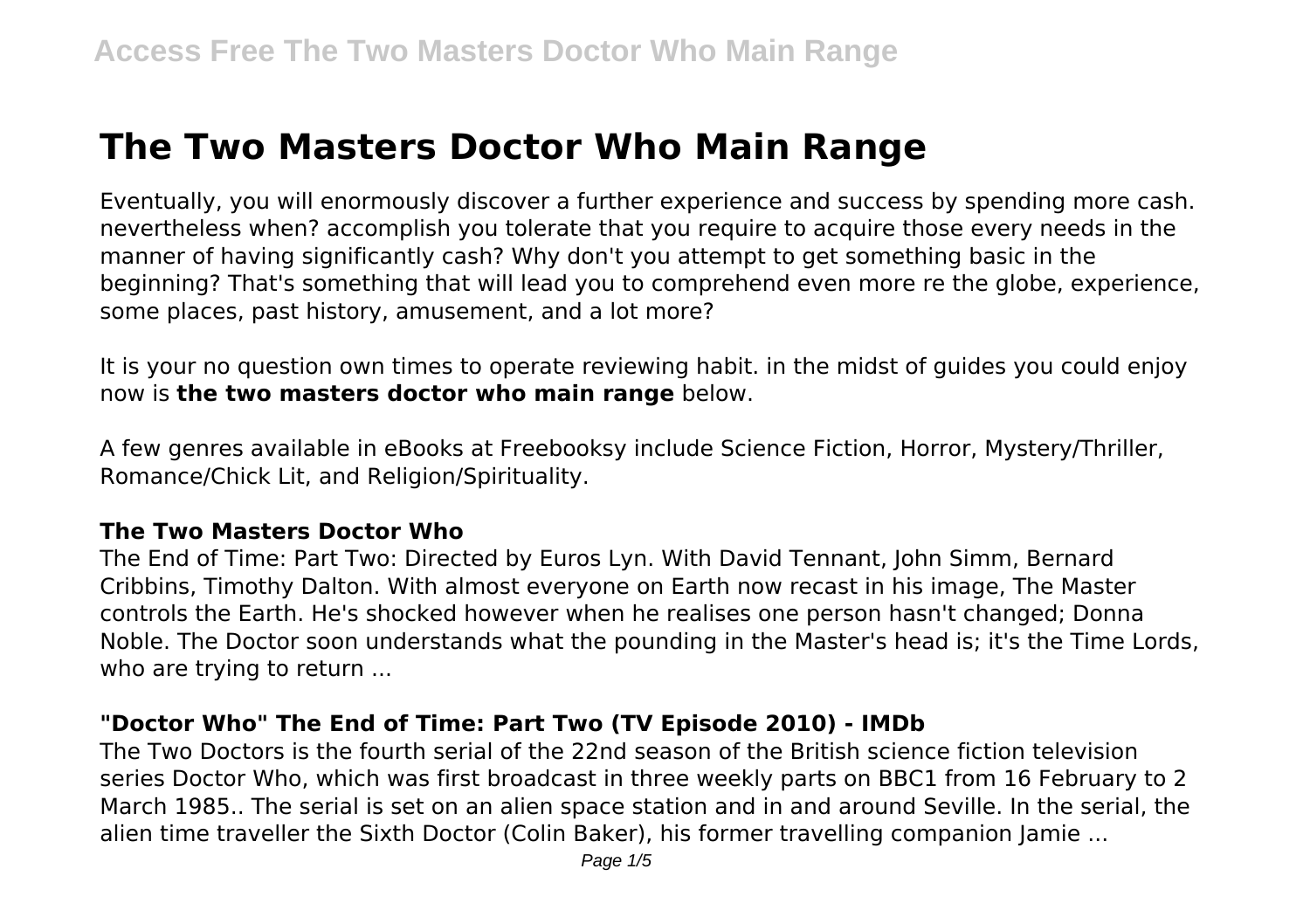## **The Two Doctors - Wikipedia**

We would like to show you a description here but the site won't allow us.

#### **Google**

Master of Accountancy Degree Requirements for Concurrent Juris Doctor/Master of Accountancy. Master of Taxation Degree Requirements for Concurrent Juris Doctor/Master of Taxation. Academic Progress. In order to be in good academic standing, you are required to maintain a semesterly/term and cumulative graduate GPA of 3.0 (with no rounding up).

## **Masters | School of Accountancy | Ole Miss**

The Invasion of Time is the sixth and final serial of the 15th season of the British science fiction television series Doctor Who, which was first broadcast in six weekly parts on BBC1 from 4 February to 11 March 1978. It features the final appearance of Louise Jameson as the companion Leela.. In the serial, the Vardans break the defences of Gallifrey to allow the Sontarans to invade and ...

## **The Invasion of Time - Wikipedia**

The Executive Board of OPS consists of no less than six members. For the masters program there is one representative who serves a one year term. For all of the doctoral programs, there are two representatives who each serve two year terms. Officers are chair and co-chair, vice chair, secretary, treasurer, social and secretary.

## **Doctor of Psychology in Clinical Psychology - Yeshiva University**

Masters in Nursing-Midwifery programs are sometimes offered in combination with a Women's Health Nurse Practitioner focus and/or Doctor of Nursing Practice (DNP) degree. These programs could prepare students to pursue roles as nurse-midwives, one type of Advanced Practice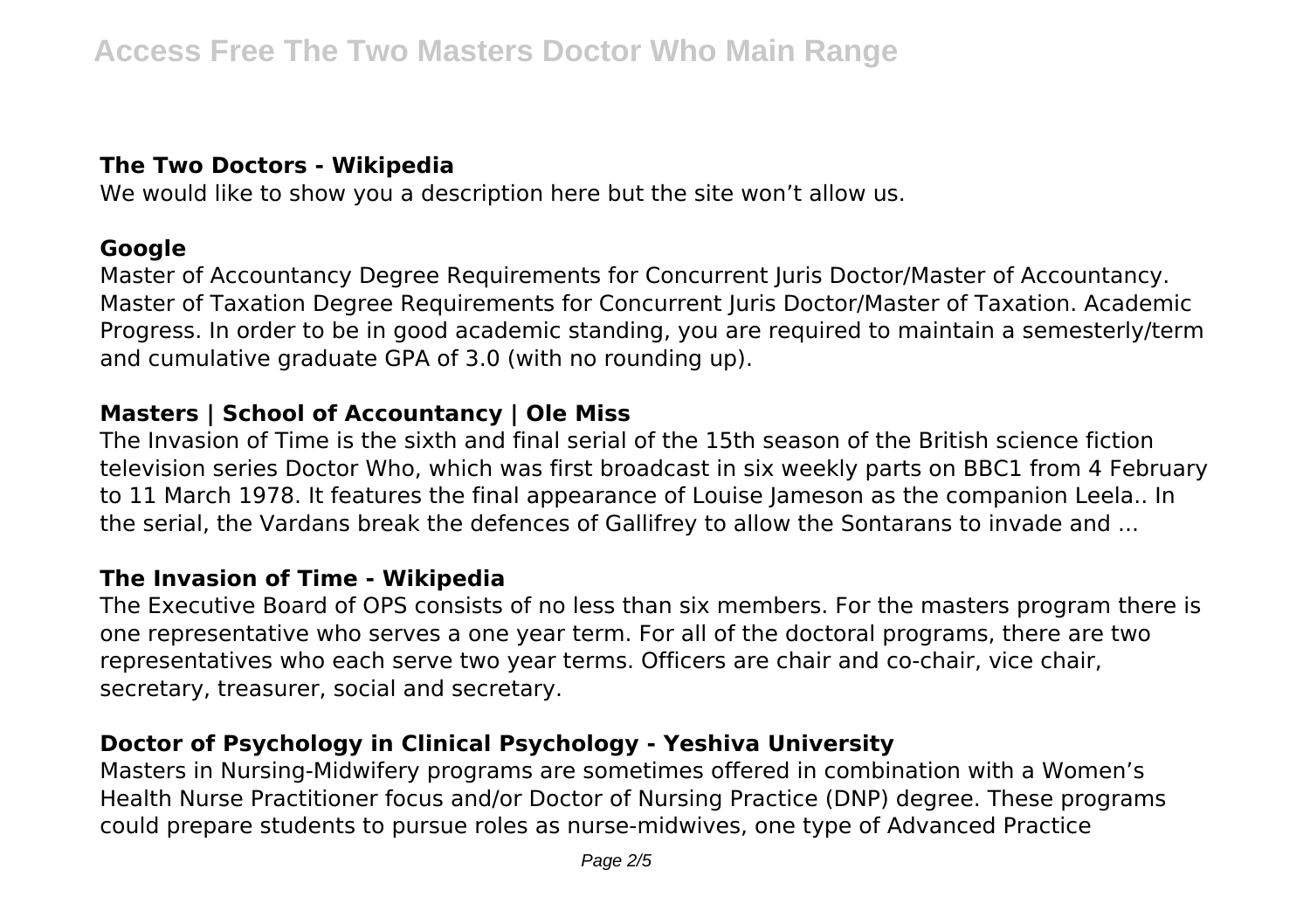Registered Nurse (APRN).

#### **Nursing Masters Degree 2022+ - GradSchools.com**

Many who enter the healthcare field do so not only wanting to serve others but also to be a leader in improving quality of care as a provider and clinician. The Doctor of Nursing Practice (DNP), which is the highest degree for clinical nursing practice, helps prepare for this level of expertise. Simply put, the DNP is designed for registered nurses who want to take their nursing career ...

#### **Doctor of Nursing Practice (DNP) | Frontier Nursing University**

"The Master" — known in one incarnation as "Missy" (short for "Mistress"), in another as "the Lumiat", and at times by various other aliases — was a renegade Time Lord, a power-hungry "lover of chaos" who served as both a friend and the arch nemesis of the Doctor. Friends from childhood and schoolmates at the Time Lord Academy, the divide between the Master's lust for power and the Doctor ...

#### **"The Master" | Tardis | Fandom**

In Football Masters you control a football team consisting of 1 or 2 players and you can play quick games or you can go for the cup in tournament-mode. Make your way through the rounds and win the final to become the champion. You can choose between two players, each having their own unique special ability. Do you want to kick a ball really hard?

### **FOOTBALL MASTERS - Play Football Masters on Poki**

In 2018, two members of the Masters of the Mystic Arts, Doctor Strange and Wong, were met by Bruce Banner, who had fallen into the New York Sanctum via Bifrost Bridge.He alerted them to Thanos's impending arrival to take the Time Stone and his crusade to collect all Infinity Stones.Deciding to enlist some reinforcements, Strange invited Tony Stark to the Sanctum, where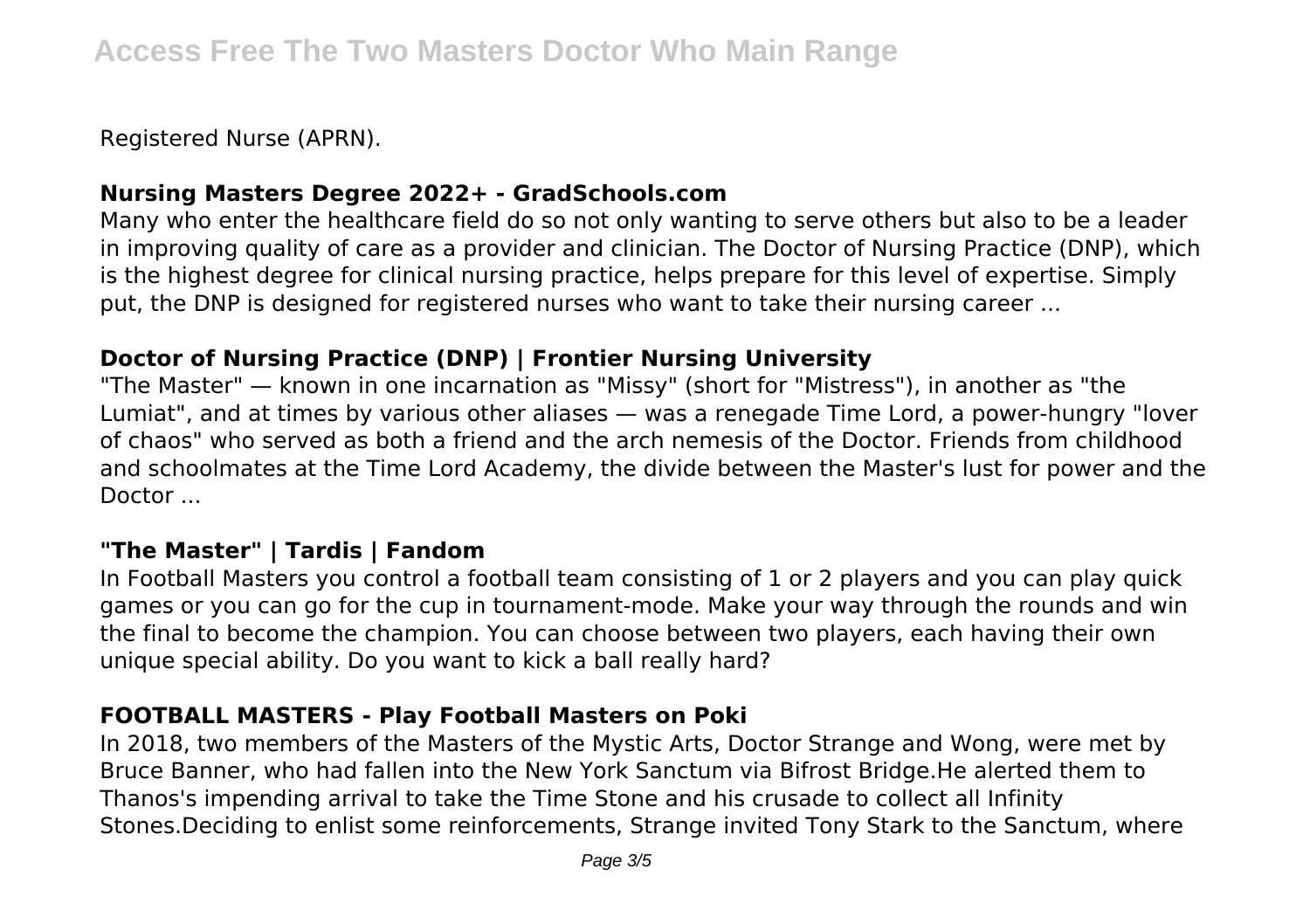he and Wong explained ...

### **Masters of the Mystic Arts - Marvel Cinematic Universe Wiki**

Are you an existing user? Then log in to see your favorited games here! Don't have an account yet? Be sure to sign up to use this feature. Join for free

#### **Match Masters - Play Match Masters online at Agame.com**

Two-Year Advanced LL.M.: For some students, a longer period of study is vital to meeting educational and career goals. For more information about our two-year Advanced LL.M. Program, please contact our LL.M. Admissions Office at llm@ucdavis.edu.

# **Master of Laws (LL.M.) Program Information | School of Law**

Marlowe likely learned of the Doctor Faustus story from Historia von D. Iohan Fausten, an anonymous volume in German from 1587, an English translation of which was published in 1592.Marlowe adds his own touches to the story to create an original tragedy. The story of Faustus and the general motif of a Faustian bargain (giving up one's soul for limitless knowledge or power) reappear frequently ...

# **Doctor Faustus Study Guide | Literature Guide | LitCharts**

The multi-disciplinary dissertation at Stage 3 – Masters multi-disciplinary dissertation: education, childhood and youth (E822) – provides optionality (as do other modules in the qualification in which you are required to engage with research activity), to either undertake a small-scale investigation or an extended literature review and ...